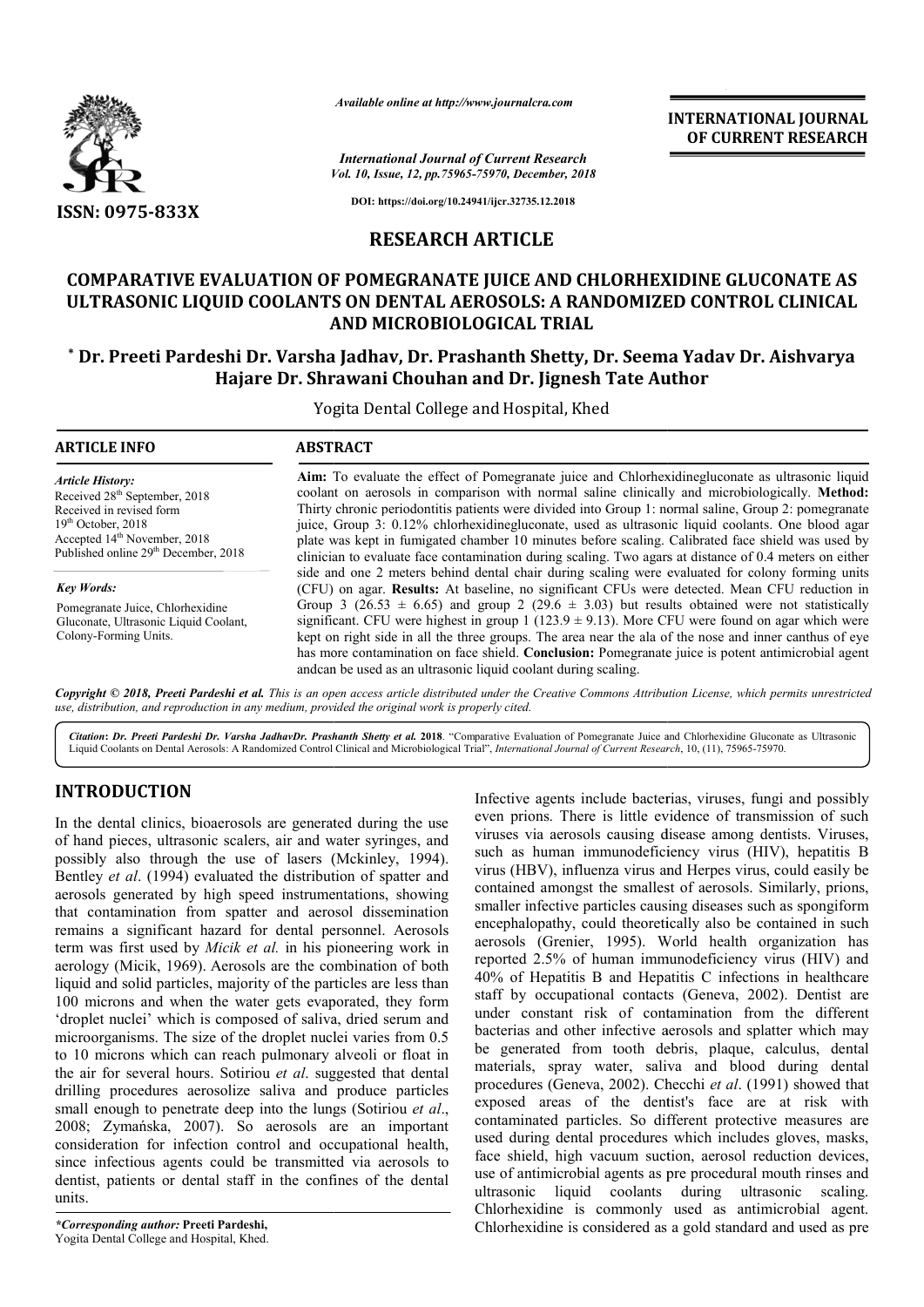procedural mouth rinse in different studies (Snophia *et al*., 2011). *Jawade et al.* used chlorhexidine as ultrasonic liquid coolant during scaling and evaluated aerosol reduction during scaling.<sup>9</sup>Now a day the era is moving towards the use of herbal agents in dentistry. One of the herbal products which are now days used in dentistry is pomegranate. Pomegranate is a shrub which is found in Asia on a large scale. It has antibacterial, antifungal, antiviral and antioxidant properties. There are few studies in literature using pomegranate as antimicrobial agent.

**Aim:** To evaluate the effect of Pomegranate juice and Chlorhexidinegluconate as ultrasonic liquid coolant on aerosols in comparison with normal saline using clinical and microbiological analysis.

# **MATERIALS AND METHODS**

### **Study design**

The study was a randomized control double blind study conducted in Department of Periodontics, Yogita Dental College and Hospital, Khed.

### **Inclusion criteria**

- Age- 20-50 years.
- Minimum of 20 permanent teeth.
- Patients with chronic periodontitis.

### **Exclusion criteria**

- Subjects with systemic diseases.
- Pregnant and lactating mothers.
- Subjects taking any medication which alters the periodontal status from past six months.
- Subjects undergoing any periodontal therapy for past six months.
- Subjects who were allergic to chlorhexidine and pomegranate.

#### **Study Protocol**

The study was ethically approved by the Ethical Committee of Yogita Dental College and Hospital, Khed. A written consent was signed by all the participants before the commencement of the study. The patients who fulfilled the inclusion criteria were included in the study. Study included 30 Patients aged 20-50 years with chronic periodontitis and were randomly divided into 3 groups, Group 1- Normal Saline group, Group 2- Chlorhexidine Gluconate (CHX)group Group 3- Pomegranate Juice group (PGJ). 10 patients were divided randomly in each group using lottery method. These agents were used as ultrasonic liquid coolant in dilution with distilled water in the ratio of 1:1 during ultrasonic scaling.

## **Clinical Parameters**

Probing Pocket Depth (PPD), Clinical Attachment Loss (CAL), Plaque Index (PI) by Sillness and Loe (1964), Gingival Index (GI) by Loe and Sillness(1963) were recorded using UNC 15 probe.

#### **Ultrasonic Scaling Procedure**

Before the start of the ultrasonic scaling a closed chamber was fumigated, after 24 hoursone blood agar plate was kept in the

closed chamber for 10 minutes before ultrasonic scaling, to evaluate the non-contamination of the area before the start of scaling. (Fig 1) After 10 minutes the agar plate was removed. Two blood agar plates were kept at a distance of 0.4 meters away on either side of the patient and one agar plate was kept 2 meters behind the patient's headand patient's ultrasonic scaling was executed for 20 min by the clinician (Fig 2) During scaling the same rate of flow of each coolant was maintained. A calibrated face shield was used by the clinician during scaling to evaluate the area of contamination of the clinicians face during scaling. High vacuum suction was used during each scaling. To assure that the room was free from aerosols, only one patient was treated per day. After the treatment, three coded blood agar plates were left uncovered for 20 min at the pre-designated sites for gravitometric settling of airborne bacteria. After gravitometric settling of aerosols, blood agar plates were transferred to laboratory for incubation at 37°C for 48 hours.

### **Face shield Calibration**

Fourteen squares with 1 cm surface area were determined on a checked A4 paper as a pattern for each side of the face, three squares were located around the eye (inner corner, outer corner and middle of the eye), one on the cheek, one lateral to the ala and two around the mouth (commissure and middle of lips). The squares were numbered 1to 7 on right side and lettered A to G on left side of the face (Fig 3)

#### **Face shield and blood agar plate contamination determination**

The calibrated face shield borders were matched with the borders of thechecked paper. Each shield was investigated separately, in a way that visible particles on it were counted, using a magnifier equipped with a small light  $(x2)$ . Microbiological analysis- The blood agar plates were analyzed after incubation for CFU by colony counting procedure with the help of colony counter device by the microbiologist (Fig 4)

## **Statistical Analysis**

The data was collected and tabulated in Microsoft excel format and the statistical analysis was done using SPSS 18 software (IBM, Armonk, NY, USA) and was expressed as mean  $\pm$  SD. The total sample size was 30 patients with chronic periodontitis. The ANOVA test was used for comparison of Normal Saline, Chlorhexidine Gluconate and Pomegranate Juice. Additionally Post-hoc Tukeys test was. One way analysis of variance and Duncan tests was used for evaluation of contamination of clinician's face by aerosols on the face shield during scaling.

# **RESULTS**

The mean CFU on all the sides of group 1 is depicted in (Table 1) group 2 in (Table 2) and group 3 in (Table 3). There was highest CFU reduction in group 3 followed by group 2 and least in group 1, the CFU values of group 2 and 3 were not statistically significant on comparison, which showed that pomegranate is equally efficient in reducing the CFU in aerosols as that of chlorhexidine, when used as ultrasonic liquid coolant during scaling. The CFU on right side of group 1, group 2 and group 3 are depicted in (Table 4)and there was statistical significant difference on comparison of group 1 with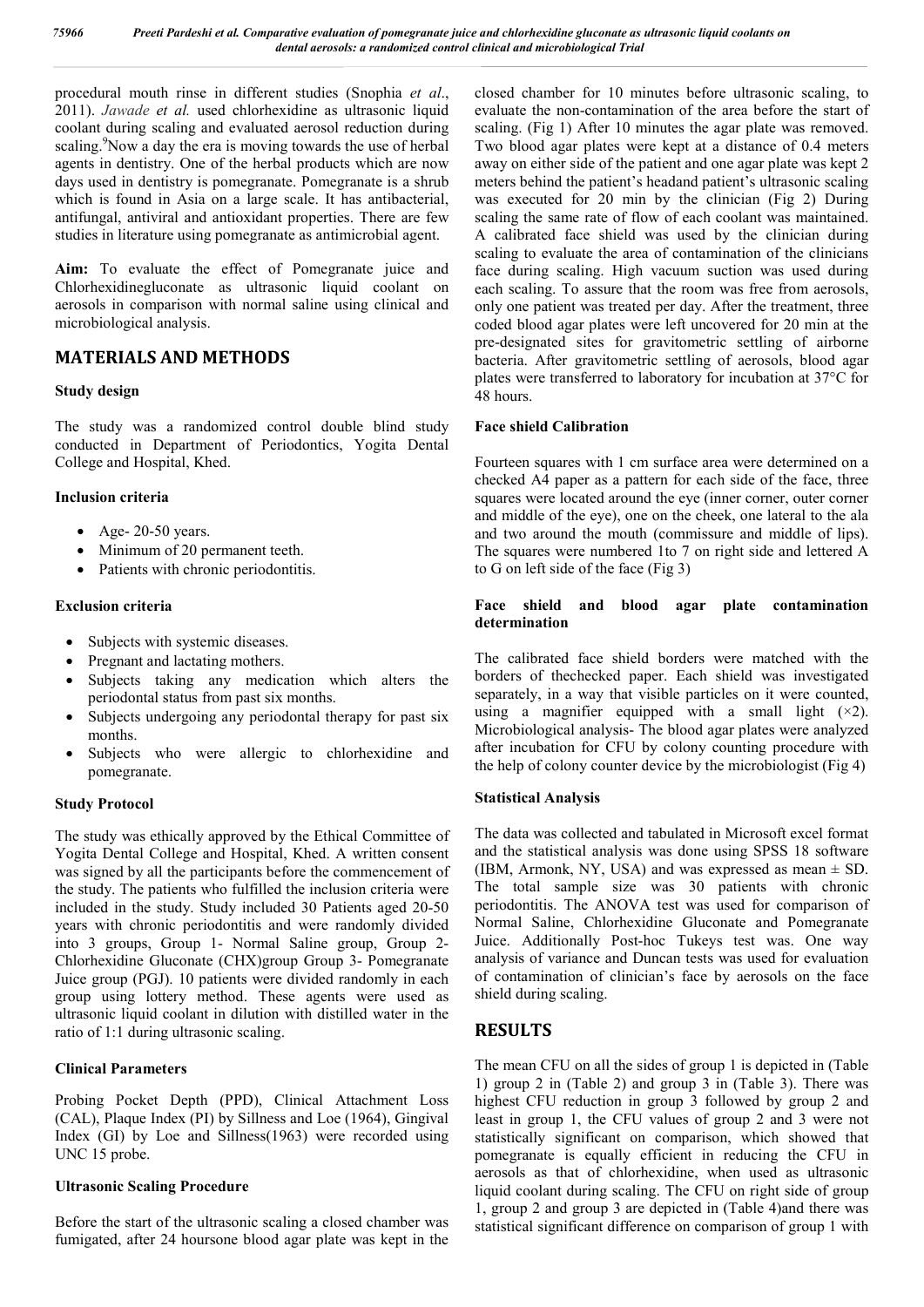group 2 and 3, but there was no statistical difference on comparison of group 2 and 3, also among all the sides the CFU were highest on the right side. The CFU on left side of group 1, group 2 and group 3 are depicted in (Table 5) and there was statistical significant difference on comparison of group 1 with group 2 and 3, but there was no statistical difference on comparison of group 2 and 3.

The CFU on behind side of group 1, group 2 and group 3 are depicted in (Table 6) and there was statistical significant difference on comparison of group 1 with group 2 and 3, but there was no statistical difference on comparison of group 2 and 3. (Fig 5).

|  |  |  | Table 1. Colony Forming Units on all sides in Normal Saline group |
|--|--|--|-------------------------------------------------------------------|
|  |  |  |                                                                   |

| Mean Colony Forming Units |  |         |         |        |                |  |
|---------------------------|--|---------|---------|--------|----------------|--|
|                           |  | Minimum | Maximum | Mean   | Std. Deviation |  |
| Right                     |  | 142     | 180     | 164.90 | 13.220         |  |
| Left                      |  | 118     | 139     | 126.90 | 8.006          |  |
| <b>Behind</b>             |  |         | 88      | 80.00  | 6.200          |  |

Group 1= Normal Saline

#### **Table 2. Colony Forming Units on all sides in Pomegranate Juice group**

| Mean Colony Forming Units |    |         |         |       |                |  |
|---------------------------|----|---------|---------|-------|----------------|--|
|                           |    | Minimum | Maximum | Mean  | Std. Deviation |  |
| Right                     | ٤V | 38      | 50      | 44.40 | 4.142          |  |
| Left                      | ιU | 25      |         | 30.10 | 3.071          |  |
| <b>Behind</b>             |    |         |         | 14.30 | .889           |  |

Group 2 = Pomegranate Juice

#### **Table 3. Colony Forming Units on all sides in Chlorhexidine Gluconate group**

| Mean Colony Forming Units |    |         |                |       |                |  |
|---------------------------|----|---------|----------------|-------|----------------|--|
|                           |    | Minimum | Maximum        | Mean  | Std. Deviation |  |
| Right                     | 10 | 36      | 40             | 40.60 | 3.062          |  |
| Left                      | 10 | 24      | 30             | 27.00 | 2.261          |  |
| <b>Behind</b>             | 10 |         | $\overline{4}$ | 12.00 | .333           |  |

Group 3 = Chlorhexidine Gluconate

#### **Table 4.Comparison between Colony Forming Units of Group 1, Group 2 and Group 3 on Right Sides.**

| Intergroup Comparison on Right Side                                                                |        |                         |       |      |             |             |  |  |
|----------------------------------------------------------------------------------------------------|--------|-------------------------|-------|------|-------------|-------------|--|--|
| ANOVA followed by post hoc test Tukeys                                                             |        |                         |       |      |             |             |  |  |
| 95% Confidence Interval<br>Std. Error<br>Sig.<br>Mean Difference (I-J)<br>(J) groups<br>(1) groups |        |                         |       |      |             |             |  |  |
|                                                                                                    |        |                         |       |      | Lower Bound | Upper Bound |  |  |
| group l                                                                                            | group2 | 124.300 <sup>*</sup>    | 3.663 | .000 | 115.22      | 133.38      |  |  |
|                                                                                                    | group3 | 120.500 $^*$            | 3.663 | .000 | 111.42      | 129.58      |  |  |
| group2                                                                                             | group1 | $-124.300^*$            | 3.663 | .000 | $-133.38$   | $-115.22$   |  |  |
|                                                                                                    | group3 | $-3.800$                | 3.663 | .560 | $-12.88$    | 5.28        |  |  |
| group3                                                                                             | group  | $-120.500$ <sup>*</sup> | 3.663 | .000 | $-129.58$   | $-111.42$   |  |  |
|                                                                                                    | group2 | 3.800                   | 3.663 | .560 | $-5.28$     | 12.88       |  |  |

\*. The mean difference is significant at the 0.05 level.

#### **Table 5. Comparison between Colony Forming Units of Group 1, Group 2 and Group 3 on Left Sides**

| Intergroup Comparison on Left Side     |                                                                                        |                     |       |      |             |             |  |
|----------------------------------------|----------------------------------------------------------------------------------------|---------------------|-------|------|-------------|-------------|--|
| ANOVA followed by post hoc test Tukeys |                                                                                        |                     |       |      |             |             |  |
| (I) groups                             | Sig.<br>95% Confidence Interval<br>Std. Error<br>Mean Difference (I-J)<br>$(J)$ groups |                     |       |      |             |             |  |
|                                        |                                                                                        |                     |       |      | Lower Bound | Upper Bound |  |
| group l                                | group2                                                                                 | 99.900 <sup>*</sup> | 2.290 | .000 | 94.22       | 105.58      |  |
|                                        | group3                                                                                 | 96.800 <sup>*</sup> | 2.290 | .000 | 91.12       | 102.48      |  |
| group2                                 | group                                                                                  | $-99.900*$          | 2.290 | .000 | $-105.58$   | $-94.22$    |  |
|                                        | group3                                                                                 | $-3.100$            | 2.290 | .379 | $-8.78$     | 2.58        |  |
| group3                                 | group                                                                                  | $-96.800*$          | 2.290 | .000 | $-102.48$   | $-91.12$    |  |
|                                        | group2                                                                                 | 3.100               | 2.290 | .379 | $-2.58$     | 8.78        |  |

\*. The mean difference is significant at the 0.05 level.

#### **Table 6. Comparison between Colony Forming Units of Group 1, Group 2 and Group 3 on Behind Sides**

| Intergroup Comparison on Behind Side |                                        |                       |            |      |                         |             |  |  |
|--------------------------------------|----------------------------------------|-----------------------|------------|------|-------------------------|-------------|--|--|
|                                      | ANOVA followed by post hoc test Tukeys |                       |            |      |                         |             |  |  |
| (I) groups                           | $(J)$ groups                           | Mean Difference (I-J) | Std. Error | Sig. | 95% Confidence Interval |             |  |  |
|                                      |                                        |                       |            |      | Lower Bound             | Upper Bound |  |  |
| group l                              | group2                                 | 68.000                | 1.709      | .000 | 63.76                   | 72.24       |  |  |
|                                      | group3                                 | 65.700                | 1.709      | .000 | 61.46                   | 69.94       |  |  |
| group2                               | group                                  | $-68.000*$            | 1.709      | .000 | $-72.24$                | $-63.76$    |  |  |
|                                      | group3                                 | $-2.300$              | 1.709      | .383 | $-6.54$                 | 1.94        |  |  |
| group3                               | group                                  | $-65.700^*$           | 1.709      | .000 | $-69.94$                | $-61.46$    |  |  |
|                                      | group2                                 | 2.300                 | 1.709      | .383 | $-1.94$                 | 6.54        |  |  |

\*. The mean difference is significant at the 0.05 level.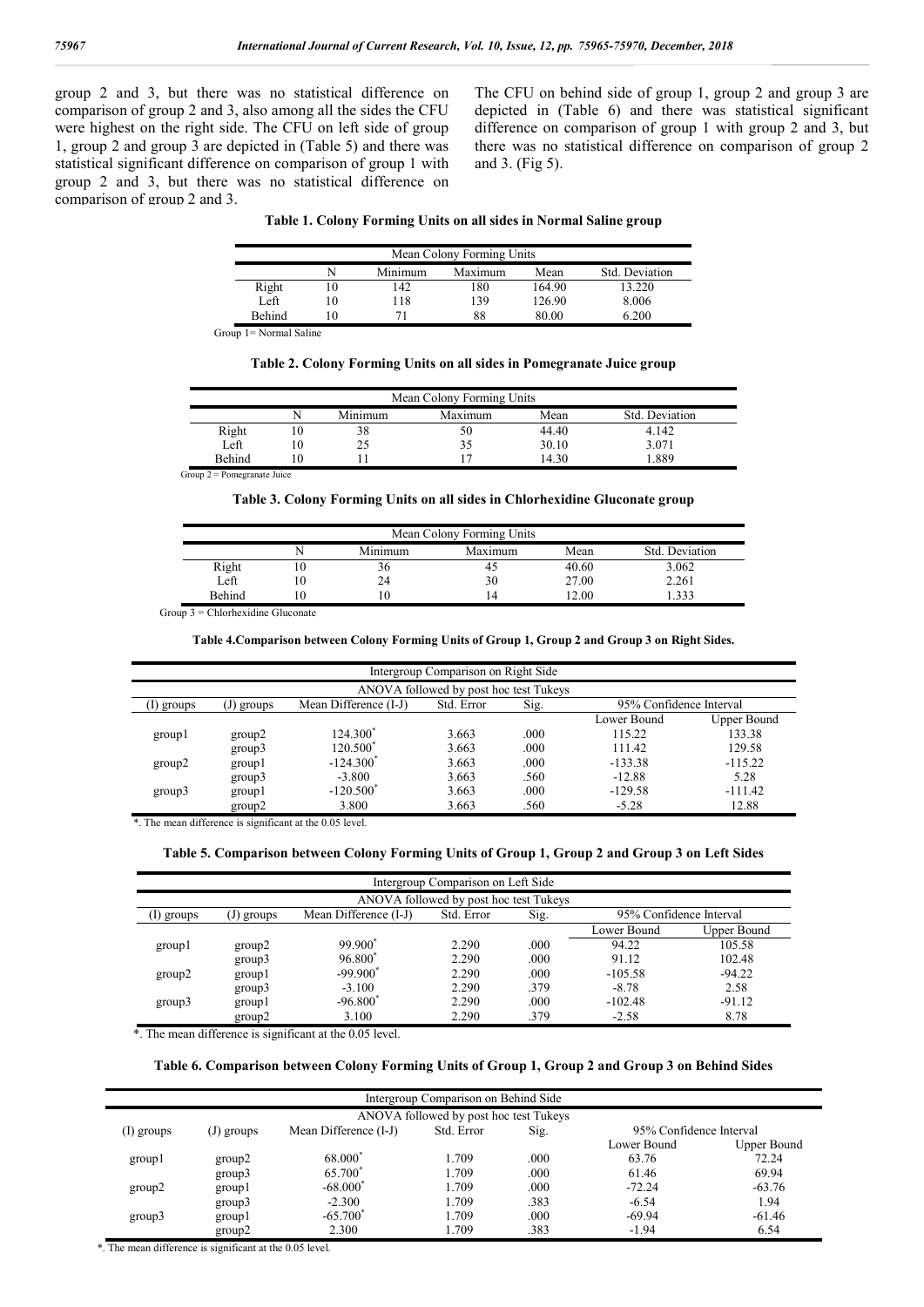The mean areas of contamination on the face shield is evaluated on the right and left side of the face. The areas lateral to the ala of the nose and inner corner of eye were more contaminated than the other areas, Zygoma was the least contaminated area. There was no significant difference between right and left side of the face (Fig 6).

## **DISCUSSION**

Periodontitis is a multifactorial disease, which contains different microorganisms leading to destruction of surrounding tissues. Dental plaque contains different species of microorganisms, which are responsible for periodontal diseases.



**Fig. 1. Blood agar position before ultrasonic Scaling**



**Fig 2. Blood agar position during ultrasonic scaling**

Complete mechanical debridement is necessary for maintaining the healthy periodontium, which can be achieved by doing scaling and root planing. In dental practice, various dental procedures like ultrasonic scaling, crown preparation, caries excavationetc, cause production of aerosols, which contains potentially infectious blood borne and airborne pathogens (Swaminathan, 2013).



**Fig 3. Evaluation of the aerosols on calibrated face shield using a template made on A4 size calibrated page**



**Fig 4. Colony forming units after incubation**



**Fig. 5. Comparison of colony forming units formed on blood agar plates in three groups after ultrasonic scaling**

It is well proven and accepted fact that pre-procedural rinse with chlorhexidine will reduce the bacterial count but the depth of pocket penetration is less than 2 mm (Braun, 1992; Pitcher, 1980; Wunderlich *et al*., 1984). The average length of universal ultrasonic scaler tip is 7mm (Nosal *et al*., 1991). The water coolant of the ultrasonic unit does extend apically as far as the probe tip thereby providing coolant at the tip of the instrument. Jawade *et al*. in a randomized study concluded that use of chlorhexidine as an ultrasonic coolant significantly reduces the microbial counts in aerosols produced due to ultrasonic scaler (Jawade *et al*., 2016).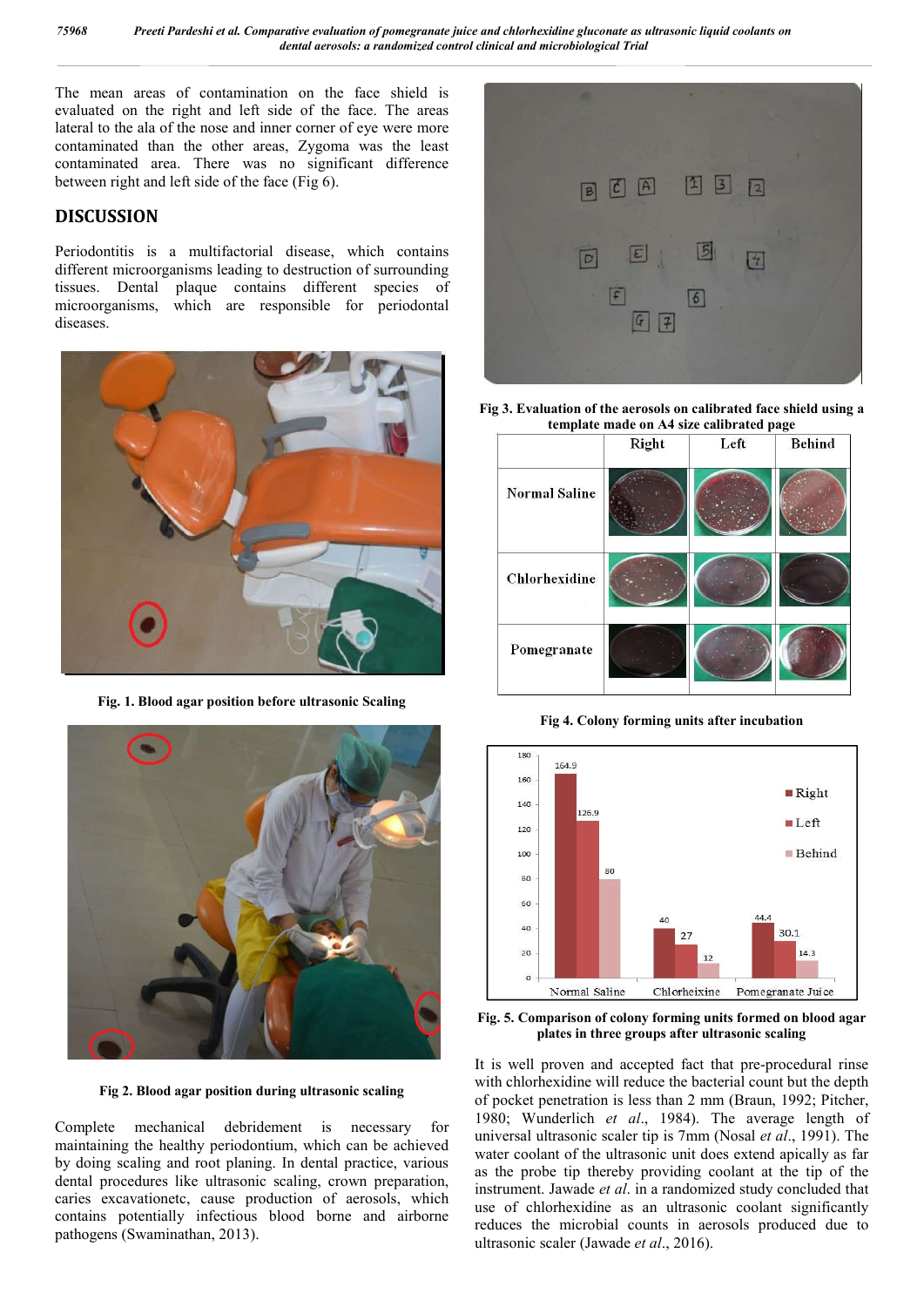

**Fig 6. Comparison of different areas of contamination on face shield**

The long term inhalation of pomegranate juice and chlorhexidinegluconate will not affect the operator's health because as studies have proven that the aerosols linger only till 30 min (Larato *et al*., 1967), CHX and PGJ are used in solution form and in low concentration in study. The mean Colony Forming Units (CFU) werehighest in the Normal saline group and almost equal in the Chlorhexidine and Pomegranate groups. The most abundant polyphenols in pomegranate juice are hydrolysable tannins called Punicalagins. The CFU were maximum on right side, as the operator included in this study was right handed and the patients were asked to tilt his/ her face towards operator's side. This result is similar to the result shown in the study by Jawade *et al*. (Hinds, 1982; Larato, 1967; Legnani *et al*., 1994; Miller *et al*., 1971; Miller, 1978).

On the face shield, the areas lateral to the ala of the nose and the inner corner of eye were more contaminated than the other areas. Since the dentist gets nearer to the patient during treatment to have a better view, it is not surprising to have more contamination in central areas of the face. Aerosol droplets are 50 μm or less in diameter and move 15-120 cm from patient's oral cavity resulting in more contamination of areas lateral to ala of the nose and inner corner of eye as compared to the other areas of the operator's face (Bennett, 2000; Leggat, 2001). The result of this study is similar to the results of a study by Nejatidanesh *et al*. 17Face shield is amost effective and cheapest device to prevent aerosol contamination.

#### **Conclusion**

The ultrasonic scaling produces aerosols and can be lead to different air borne diseases and it can be prevented by using different antimicrobial agents as ultrasonic coolants during ultrasonic scaling. Pomegranate juice is a potent antimicrobial agent and is equally effective in reducing the aerosols when compared with chlorhexidine. Hence pomegranate juice can also be used as an ultrasonic liquid coolant during ultrasonic scaling. Different protective devices can be useful to prevent contamination of the dentist, patients and the dental staff and it is an easy way to prevent contamination caused by microorganisms.

#### **Acknowledgement**

For the present study I would like to acknowledge the staff of Microbiology of Yogita Dental College, Khed, Maharashtra.

## **REFERENCES**

- Al Maghlouth A., Al Yousef Y., Al Bagieh N. 2004. Qualitative and Quantitative analysis of Bacterial Aerosols. *J. Contemp Dent Prac.,* 5:91–100.
- Bennett AM., Fulford MR., Walker JT., Bradshaw DJ., Martin MV., Marsh PD. 2000. Microbial aerosols in general dental practice. *Br. Dent. J.,* 189:664–7.
- Bentley CD., Burkhart NW., Crawford JJ. 1994. Evaluating spatter and aerosol contamination during dental procedures. *J.Am Dent. Assoc.,* 125:579–84.
- Braun RE., Ciancio SG. 1992. Subgingival delivery by an oral irrigation device. *J. Periodontol.,* 63(5):469–72.
- Checchi L., Matarasso S., Pirro P., D'Achille C. 1991. Topographical analysis of the facial areas most susceptible to infection with transmissible diseases in dentists. *Int. J. Periodontics Restorative Dent.,* 11:164–72.
- Geneva. WHO. 2002. World Health R. Reducing Risks, Promoting Healthy Life; pp. 1–167.
- Grenier D. 1995. Quantitative analysis of bacterial aerosols in two different dental clinic environments. *Appl Enriron Microbiol.,* 61:3165-3168.
- Hinds WC. 1982. Aerosol Technology: Properties, Behavior and Measurement of Airborne Particles. New York: Wiley; pp. 6–8.
- Jawade R., Bhandari V., Ugale G. *et al*. 2016. Comparative Evaluation of Two Different Ultrasonic Liquid Coolants on Dental Aerosols. *Journal of Clinical and Diagnostic Research :JCDR*.10(7):53-57.
- Larato DC., Ruskin PF., Martin A. 1967. Effect of an ultrasonic scaler on bacterial counts in air. *J Periodontol.* 38:550–54.
- Leggat PA., Kedjarune U. 2001. Bacterial aerosols in the dental clinic: A review. *Int. Dent., J.,* 51:39–44
- Legnani P., Checchi L., Pelliccioni GA., D'Achille C. 1994. Atmospheric contamination during dental procedure. Quintessence Int., 25(6):435–39
- Mckinley I B Jr, I AudlowhI O. 1994. Hazards of laser smoke during endodontic therapy. *Endod.,* 20:558-559.
- Micik RE., Miller RL., Mazzarella MA., Ryge G. 1969. Studies on dental aerobiology: bacterial aerosols generated during dental procedures, *J. Dent Res.,* 48:49-56.
- Miller RI., Micik RE., Abel C., Ryge G. 1971. Studies on dental aerobiology II. Microbial splatter discharged from the oral cavity of dental patients. *J. Dent. Res.,* 50(3):621– 25.
- Miller RI., Micik RE. 1978. Air pollution and its control in the dental office. *Dent. Clin. North. Am.,* 22:453–76.
- Nejatidanesh F., Khosravi Z., Goroohi H., Badrian H., Savabi O. 2013. Risk of Contamination of Different Areas of Dentist's Face During Dental Practices. *International Journal of Preventive Medicine*., 4(5):611-615.
- Nosal G., Scheidt M., O'Neal R., Thomas E., Van Dyke. 1991. The penetration of lavage solution into the periodontal pocket during ultrasonic instrumentation. *J Periodontol.* 62(9):554–57.
- Pitcher GR, Newman HN, Strahan JD. Access to subgingival plaque by disclosing agent using mouth rinsing and direct irrigation. J ClinPeriodontol. 1980;7(4):300–08.
- Snophia S., M. Manimegalai, Uma S., Sopia, 2011. Comparison of efficacy of preprocedural rinsing with chlorhexidine and essential oil mouth in reducing viable bacteria in dental aerosols- a microbiological study, *Int. J. of Contemporary Dentistry.* 2:1- 6